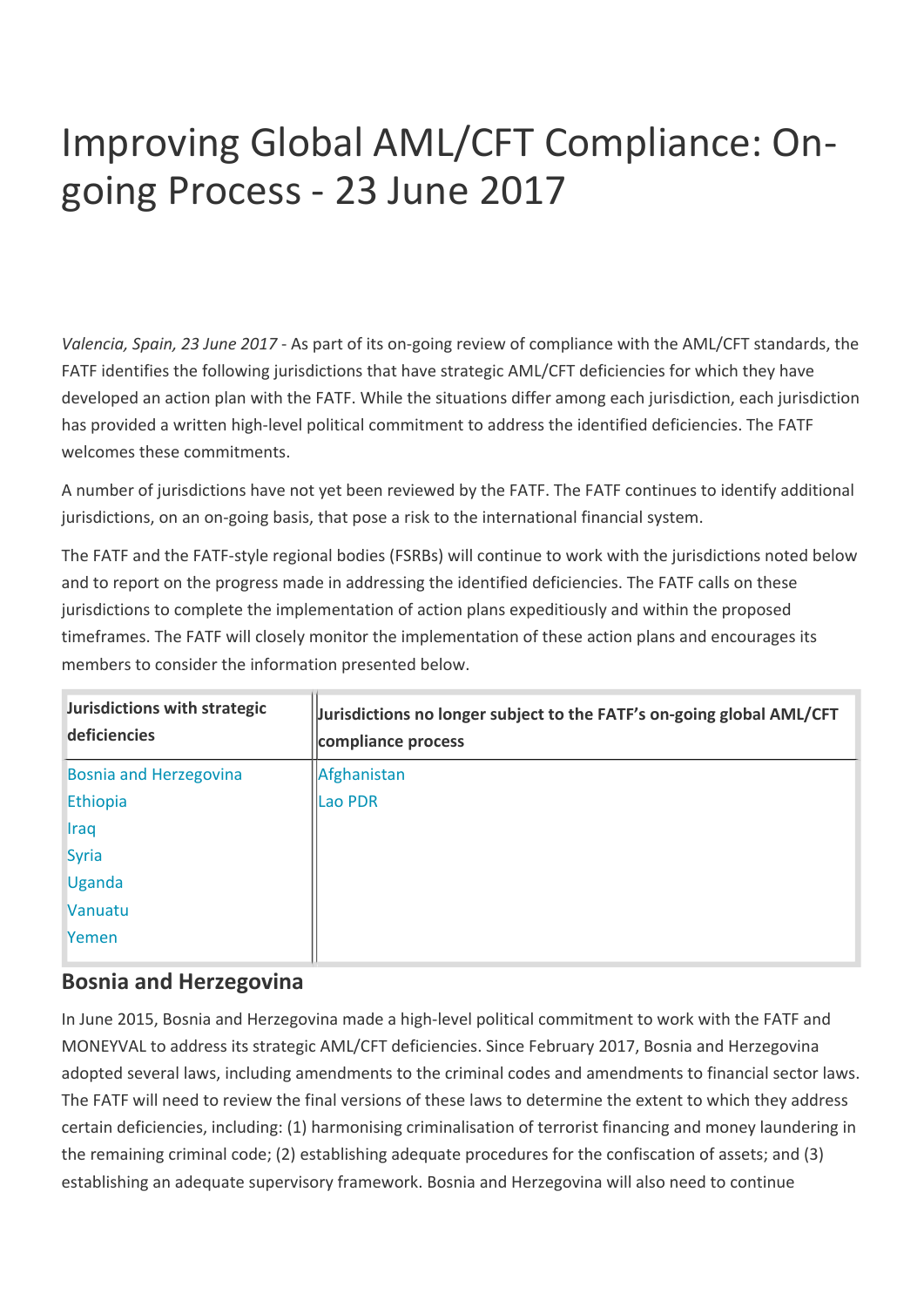progress in implementing adequate and appropriate measures for the non-profit sector and cross-border currency controls. The FATF encourages Bosnia and Herzegovina to continue implementing its action plan to address its AML/CFT deficiencies.

#### **Ethiopia**

In February 2017, Ethiopia made a high-level political commitment to work with the FATF and ESAAMLG to strengthen its effectiveness and address any related technical deficiencies. Ethiopia has begun working to implement its action plan, which includes: (1) implementing the results of its national risk assessment; (2) fully integrating designated non-financial businesses and professions into its AML/CFT regime; (3) ensuring that the proceeds and instrumentalities of crime are confiscated; (4) consistently implementing terrorismrelated targeted financial sanctions and proportionately regulating non-profit organizations in line with a risk-based approach; and (5) establishing and implementing WMD-related targeted financial sanctions. The FATF encourages Ethiopia to continue implementing its action plan to address its AML/CFT deficiencies.

#### **Iraq**

In October 2013, Iraq made a high-level political commitment to work with the FATF and MENAFATF to address its strategic AML/CFT deficiencies. Since February 2017, Iraq has taken steps towards improving its AML/CFT regime. Iraq should continue to implement its action plan to address its remaining deficiencies, including by: (1) continuing to implement its legal framework and related procedures for identifying and freezing terrorist assets; (2) ensuring that all financial institutions are subject to adequate customer due diligence requirements; (3) ensuring that all financial institutions are subject to adequate suspicious transaction reporting requirements; and (4) establishing and implementing an adequate AML/CFT supervisory and oversight programme for all financial institutions. The FATF encourages Iraq to continue implementing its action plan to address its remaining AML/CFT deficiencies.

## **Syria**

Since February 2010, when Syria made a high-level political commitment to work with the FATF and MENAFATF to address its strategic AML/CFT deficiencies, Syria has made progress to improve its AML/CFT regime. In June 2014, the FATF determined that Syria had substantially addressed its action plan at a technical level, including by criminalising terrorist financing and establishing procedures for freezing terrorist assets. While the FATF determined that Syria has completed its action plan agreed upon with the FATF, due to the security situation, the FATF has been unable to conduct an on-site visit to assess whether the process of implementing the required reforms and actions is underway. The FATF will continue to monitor the situation, and will conduct an on-site visit at the earliest possible date.

### **Uganda**

Since February 2014, when Uganda made a high-level political commitment to work with the FATF and ESAAMLG to address its strategic AML/CFT deficiencies, Uganda has substantially addressed its action plan at a technical level, including by: (1) adequately criminalising terrorist financing; (2) establishing adequate procedures for freezing terrorist assets in accordance with UNSCRs 1267 and 1373, and their successor resolutions; (3) ensuring that all financial institutions are subject to adequate record-keeping requirements; (4) establishing a fully operational and effectively functioning financial intelligence unit; (5) introducing an appropriate legal basis to permit the competent authorities to provide a wide range of mutual legal assistance; and (6) ensuring that appropriate laws and procedures are in place with regard to international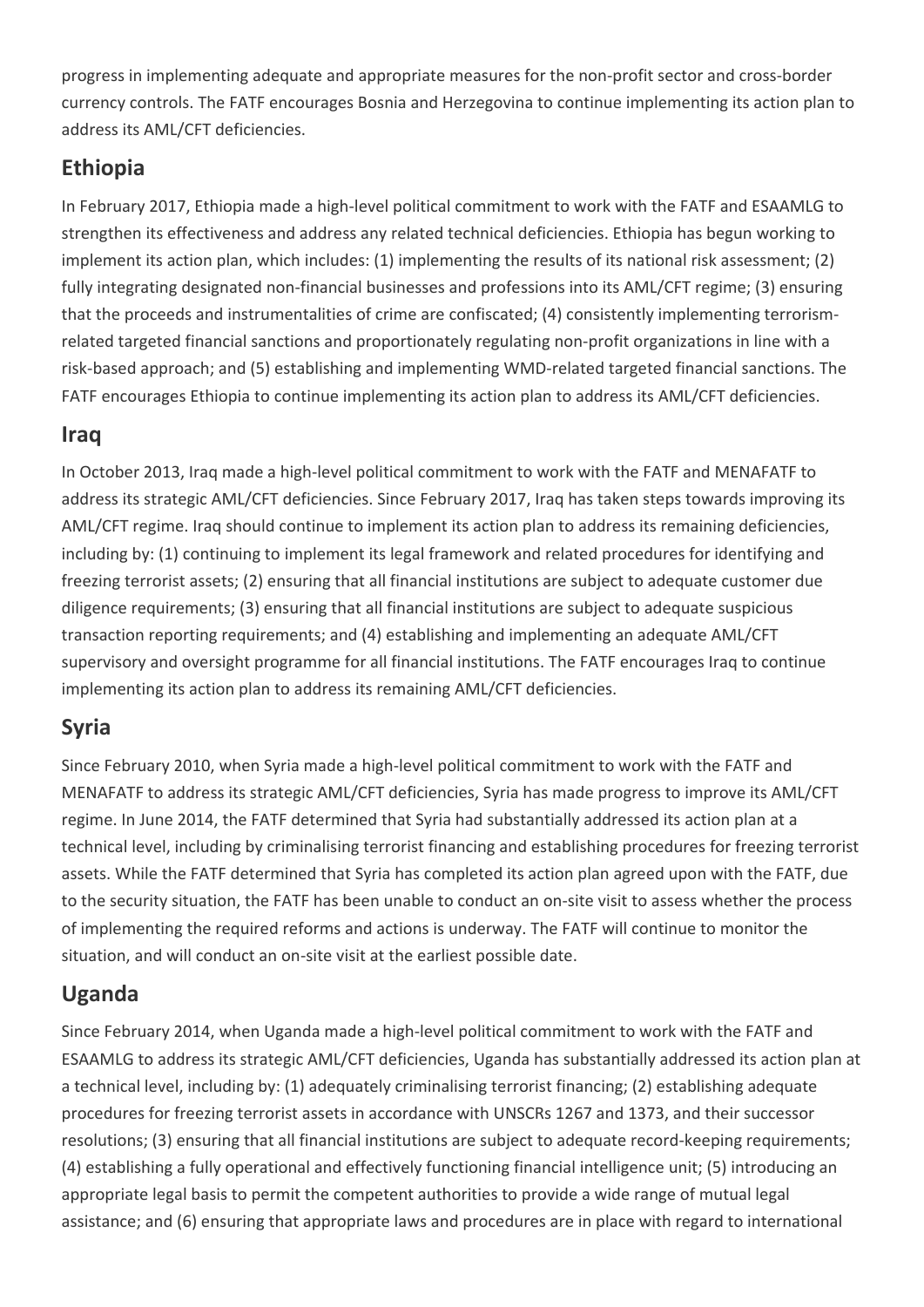co-operation for the financial intelligence unit and supervisory authorities. The FATF will conduct an on-site visit to confirm that the process of implementing the required reforms and actions is underway to address deficiencies previously identified by the FATF.

#### **Vanuatu**

In February 2016, Vanuatu made a high-level political commitment to work with the FATF and APG to address its strategic AML/CFT deficiencies. Since February 2017, Vanuatu has taken steps towards improving its AML/CFT regime, including by the passage and entry into force of 12 amendment acts and introducing one new act related to targeted financial sanctions. The FATF will need to review the final versions of these laws. Vanuatu should continue to work on implementing its action plan to address its deficiencies, including by: (1) assessing and responding to offshore terrorist financing risks; (2) adequately criminalising money laundering and terrorist financing; (3) establishing and implementing adequate procedures for the confiscation of assets related to money laundering; (4) establishing and implementing an adequate legal framework for identifying, tracing and freezing terrorist assets and other UNSCR sanctions; (5) ensuring a fully operational and effectively functioning financial intelligence unit; (6) strengthening preventive measures, including for wire transfers; (7) establishing transparency for the financial sector, and for legal persons and arrangements; (8) implementing an risk-based AML/CFT supervisory and oversight programme for all the financial sector and trust and company service providers; and (9) establishing appropriate channels for international co-operation and domestic coordination policies and actions on identified risks and ensuring effective implementation. The FATF encourages Vanuatu to continue implementing its action plan to address its AML/CFT deficiencies.

#### **Yemen**

Since February 2010, when Yemen made a high-level political commitment to work with the FATF and MENAFATF to address its strategic AML/CFT deficiencies, Yemen has made progress to improve its AML/CFT regime. In June 2014, the FATF determined that Yemen had substantially addressed its action plan at a technical level, including by adequately criminalising money laundering and terrorist financing; establishing procedures to identify and freeze terrorist assets; improving its customer due diligence and suspicious transaction reporting requirements; issuing guidance; developing the monitoring and supervisory capacity of the financial sector supervisory authorities and the financial intelligence unit; and establishing a fully operational and effectively functioning FIU. While the FATF determined that Yemen has completed its action plan agreed upon with the FATF, due to the security situation, the FATF has been unable to conduct an onsite visit to assess whether the process of implementing the required reforms and actions is underway. The FATF will continue to monitor the situation, and conduct an on-site visit at the earliest possible date.